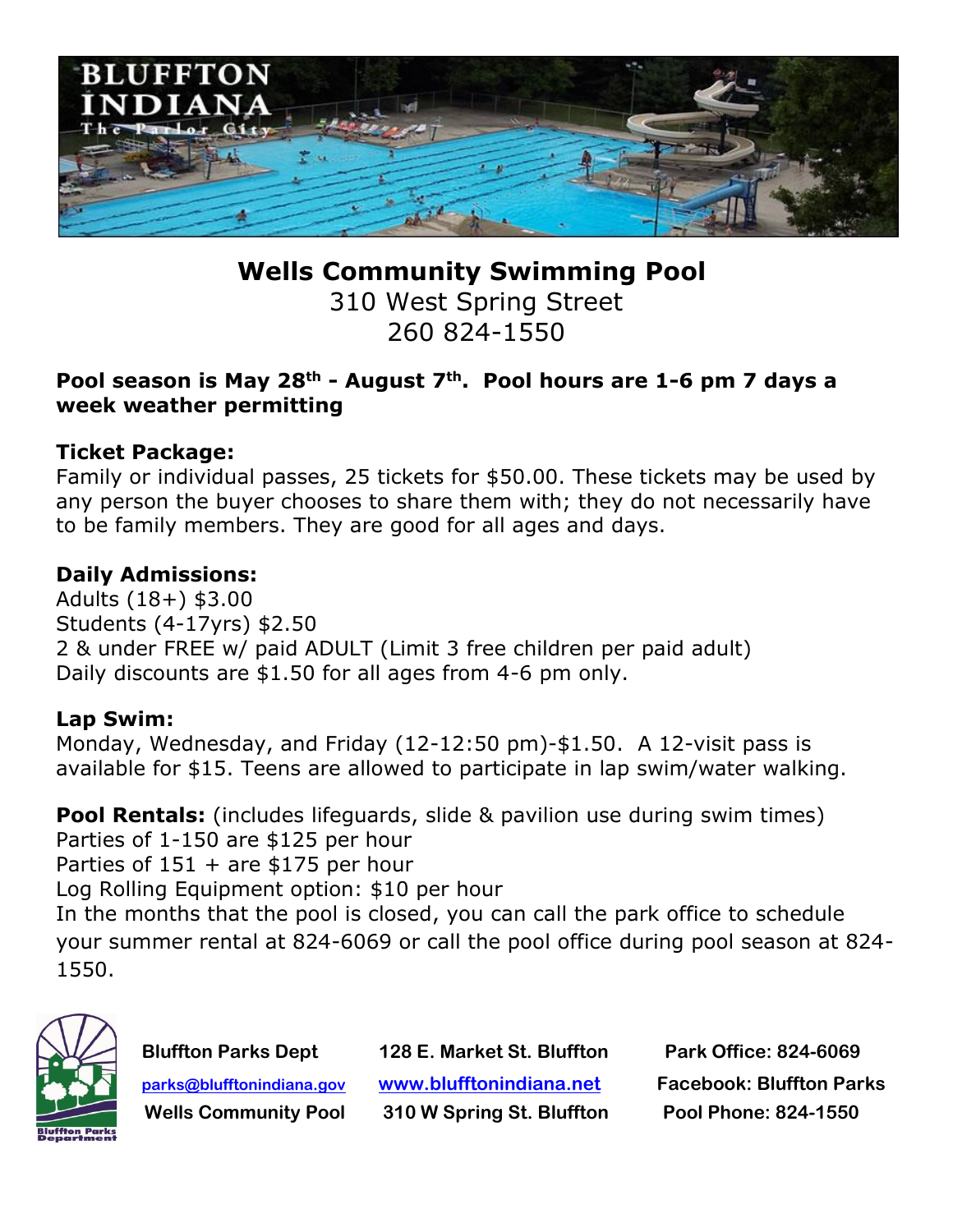#### **WELLS COMMUNITY POOL**

**Rental Application**

| Pavilion arrival time_______________________Swim times _________________________ Expected # of guests____________                                                                                                                                                                                                |                                                                        |                        |  |
|------------------------------------------------------------------------------------------------------------------------------------------------------------------------------------------------------------------------------------------------------------------------------------------------------------------|------------------------------------------------------------------------|------------------------|--|
| Facilities/Equipment requested:                                                                                                                                                                                                                                                                                  |                                                                        |                        |  |
|                                                                                                                                                                                                                                                                                                                  | Pool party of 1-150 guests (\$125.00 per hour)                         |                        |  |
|                                                                                                                                                                                                                                                                                                                  | Pool party with $151 +$ guests (\$175.00 per hour)                     |                        |  |
|                                                                                                                                                                                                                                                                                                                  | Pavilion (no cost w/pool rental - \$45.00 per day without pool rental) |                        |  |
| Logrolling (\$10 per hour)                                                                                                                                                                                                                                                                                       |                                                                        |                        |  |
| I/We have read and fully understand the rules and regulations governing the use of these facilities and agree<br>to abide and be responsible for any damage to property due to such occupancy relative to the use of such<br>facilities.<br><u> 1989 - Johann Barbara, martin da kasar Amerikaansk filosof (</u> |                                                                        |                        |  |
| <b>Printed Name of Applicant</b>                                                                                                                                                                                                                                                                                 |                                                                        | Signature of Applicant |  |
|                                                                                                                                                                                                                                                                                                                  |                                                                        |                        |  |
| Pool Manager                                                                                                                                                                                                                                                                                                     |                                                                        |                        |  |
| Superintendent                                                                                                                                                                                                                                                                                                   |                                                                        |                        |  |
| Facility Rental Charge will be \$__________________ DUE 2 WEEKS FROM THE DATE YOU MADE THE INITIAL<br>RESERVATION. REFUNDS ONLY FOR WEATHER RELATED CANCELLATIONS.                                                                                                                                               |                                                                        |                        |  |
|                                                                                                                                                                                                                                                                                                                  |                                                                        |                        |  |

Mail to Bluffton Parks Dept 128 E Market Bluffton IN 46714 with a check made to Parks Dept. \*A copy of the indemnification agreement MUST be signed. SEE REVERSE SIDE\*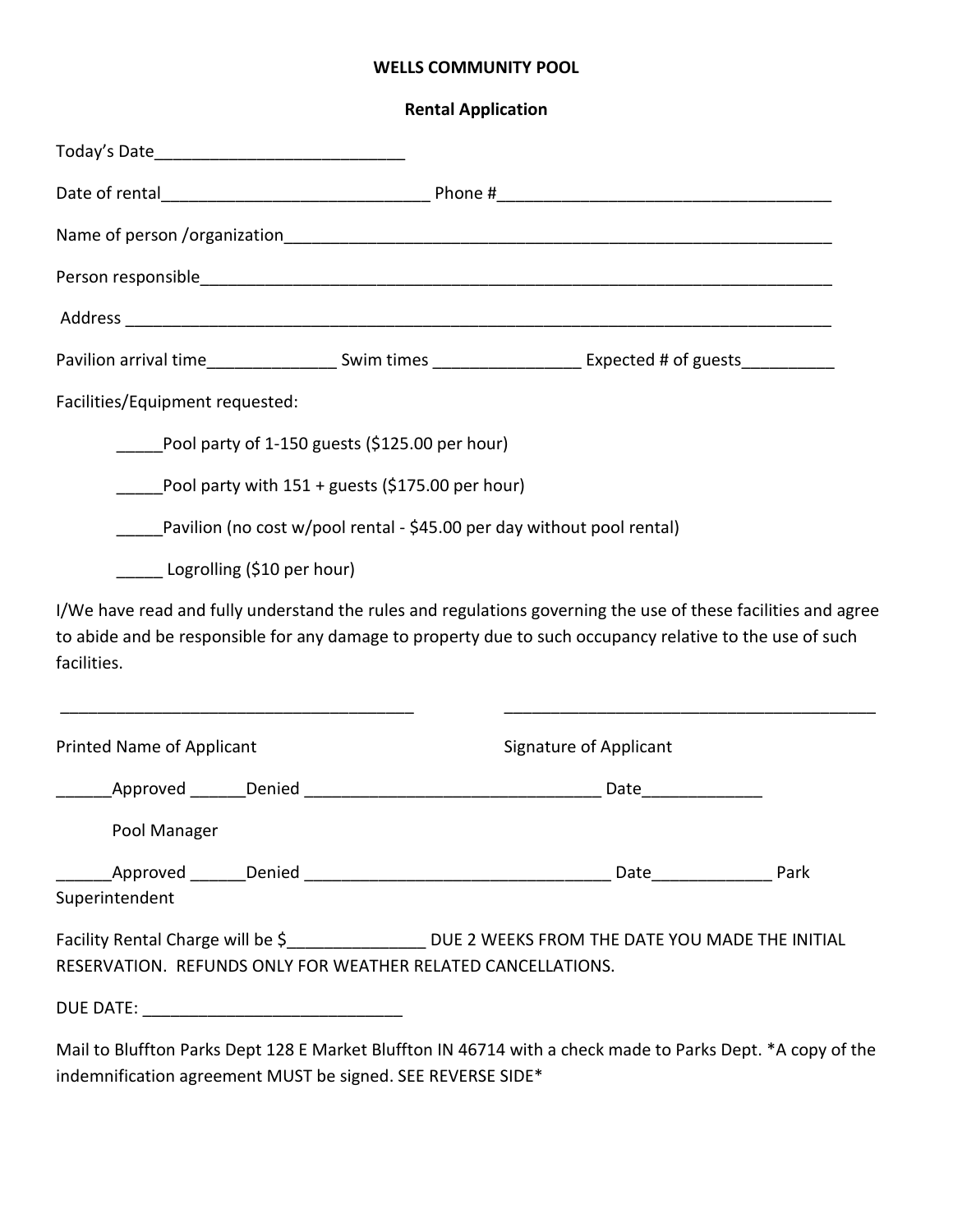# **RELEASE AND IDEMNIFICATION AGREEMENT**

In consideration for the privilege of renting for private use, the Wells Community Pool, I, the undersigned (on behalf of the organization, for which I am executing this Waiver) HEREBY WAIVE, RELEASE AND DISCHARGE the City of Bluffton, the Bluffton Department of Parks and Recreation, the Mayor of Bluffton, the Common Council of the City of Bluffton, the Bluffton Board of Public Works and Safety, and any agents, successors, assigns or employees of any of the foregoing from any and all claims or liabilities for death, personal injury, property damage, or damages of any kind whether or not attributable to the negligence of the releases as indicated above, which arise out of the rental and use of the facility by me or my organization on  $(\text{date})$ .

I AND/OR THE ORGANIZATION HEREBY AGREE NOT TO SUE any of the persons or entities mentioned above for any of the claims or liabilities that I have waived, released or discharged herein.

I AND/OR THE ORGANIZATION HEREBY AGREES TO INDEMNIFY AND HOLD HARMLESS any person or entity identified above from any claims for damages or injuries asserted by others who may use the facility during the course of our renting of it, including but not limited to, members of my family, employees, invitees, guests, members of the organization on behalf of which I am executing this release, and their families, friends and guests, and any and all others who may use the facility I (we) are renting or using the facility.

The Organization shall be responsible for transporting the standard to their intended place of use and returning them to their original location thereafter. A standard rental fee has been paid to the City of Bluffton for the rental, but this Release and Indemnification Agreement is given as a material inducement to the City to enter into the rental agreement and is an essential and integral component of said Agreement.

I HEREBY AFFIRM that I am 18 years of age or older, that I have read and understood the foregoing, and that I am authorized to execute this instrument on behalf of the Organization.

Date: \_\_\_\_\_\_\_\_\_\_\_\_\_\_\_\_\_\_\_\_\_\_\_\_\_\_ \_\_\_\_\_\_\_\_\_\_\_\_\_\_\_\_\_\_\_\_\_\_\_\_\_\_\_\_\_\_\_\_\_\_\_\_\_\_\_\_\_\_\_\_\_\_

Signature

\_\_\_\_\_\_\_\_\_\_\_\_\_\_\_\_\_\_\_\_\_\_\_\_\_\_\_\_\_\_ \_\_\_\_\_\_\_\_\_\_\_\_\_\_\_\_\_\_\_\_\_\_\_\_\_\_\_\_\_\_\_\_\_\_\_\_\_\_\_\_\_\_\_\_\_\_ Organization Printed Name